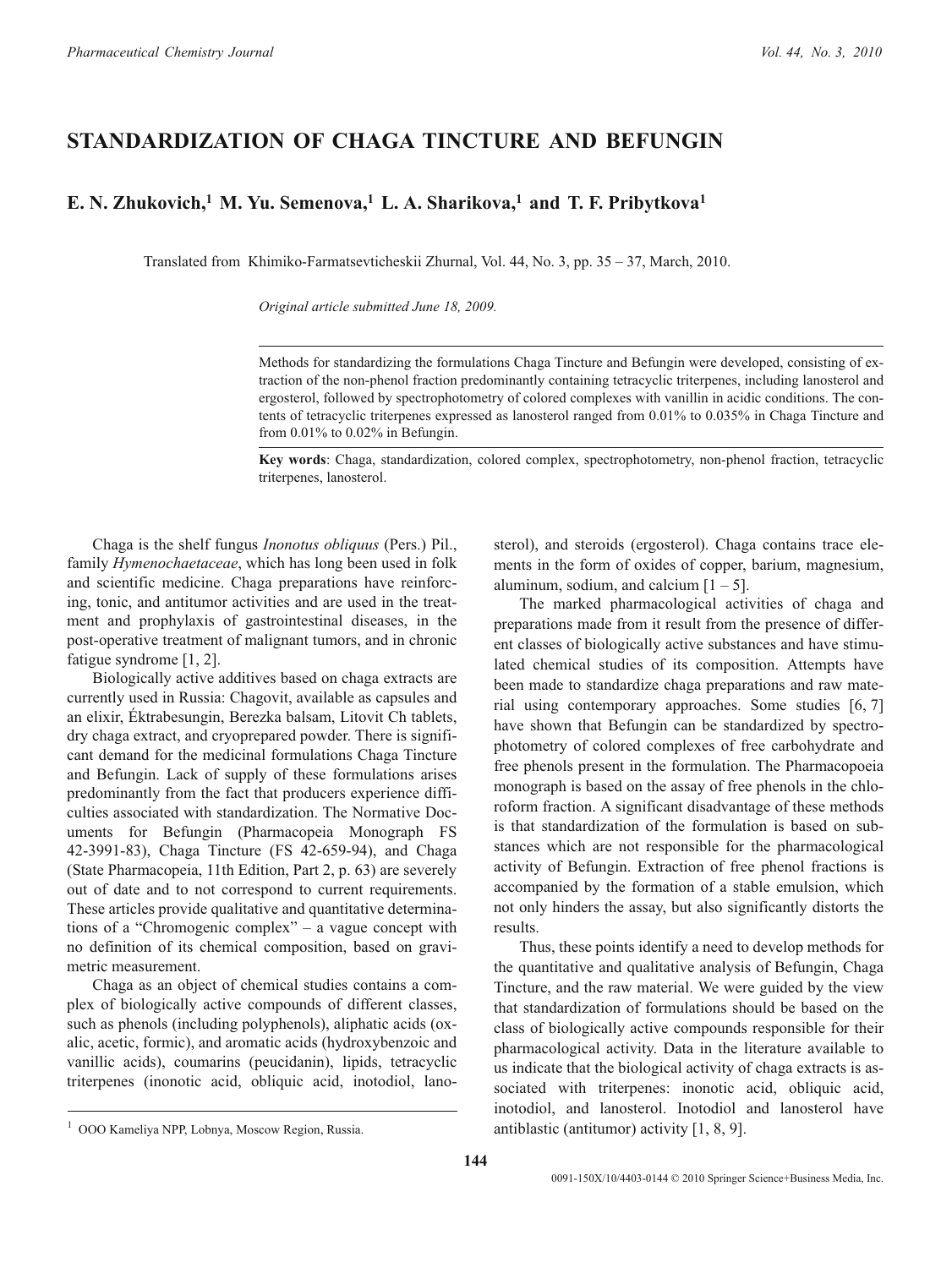

**Fig. 1.** UV spectra of colored complexes of lanosterol, Chaga Tincture, and Befungin: *1*) Chaga Tincture; *2*) lanosterol; *3*) Befungin.

Our studies led to the extraction of non-phenol fractions from formulations and raw material, these fractions predominantly containing tetracyclic triterpenes and steroids, including lanosterol and ergosterol. A further objective was to obtain a stable colored complex of tetracyclic triterpenes with vanillin in acidic conditions, followed by spectrophotometry, using the colored complex of a lanosterol standard as the reference compound. Methods developed on the basis of the non-phenol fraction of tetracyclic triterpenes should provide good qualitative and quantitative characterization not only of Chaga Tincture, Befungin, and water-ethanol and propylene glycol extracts produced by OOO Kameliya NPP, but also the raw material, i.e., chaga. We describe here a method for the qualitative and quantitative estimation of the total content of tetracyclic triterpenes (expressed as lanosterol) using Chaga Tincture as an example.

#### **EXPERIMENTAL SECTION**

**Assay of tetracyclic triterpenes in Chaga Tincture.** Tincture (100 ml) was placed in a 250-ml round-bottomed flask and concentrated to about 50 ml. The concentrated extract was quantitatively transferred to a separating funnel, washing the flask with two 10-ml portions of water. The washing water was added to the main extract. Ethyl ether (70 ml) was added and the mixture was shaken for 1 min. After complete separation of layers, the ether extract was collected. Ether extraction was repeated a further three times using two portions of 70 ml and one of 30 ml. The combined ether extract was reduced in vacuo to a volume of about  $60 - 70$  ml, placed in a separating funnel, and treated with 5% caustic soda using portions of 10 and 5 ml. After separa-



**Fig. 2.** Diagram of chromatogram of tetracyclic triterpene fractions purified from raw chaga material and extracts in a chloroform-methanol (25:1) solvent system: *1*) Chaga Tincture; *2*) raw chaga material (extracted); *3*) Befungin; *4*) propylene glycol extract; *5*) lanosterol; *6*) ergosterol.

tion of the phases, the alkaline solution containing phenol compounds was collected. Non-phenol substances, including tetracyclic triterpenes and steroids, remained in the ether extract. The ether fraction was washed with two 5-ml portions of water and was then filtered through filter paper bearing 5 g of anhydrous sodium sulfate. The filter was washed with 5 ml of ether. The ether extract was evaporated in vacuo to a dry residue, yielding a dry tetracyclic triterpene fraction. The dry residue was dissolved in 20 ml of 96% ethanol, transferred to a 100-ml measuring flask, and made up to the mark (solution A).

Solution A (5 ml) was placed in a 25-ml measuring flask and made to the mark with 96% ethanol (solution B).

Solution B (1 ml) was placed in a 15-ml tube with a ground-glass stopper, 1 ml of 10% vanillin solution in 96% ethanol was added and the solutions were mixed. Sulfuric acid (72%, 5 ml) was added. The reaction was held at 60°C for 10 min and then cooled to room temperature.

The optical density of the colored solution was measured on a spectrophotometer at a wavelength of  $550 \pm 5$  nm in a cuvette with a 10-mm path length (Fig. 1).

Reference solution was prepared by placing 1 ml of 96% ethanol in a tube and adding 1 ml of 10% vanillin solution in 96% ethanol and 5 ml of 72% sulfuric acid, followed by processing as for the test solution.

The optical density of a standard lanosterol solution was measured in parallel. Reference substance lanosterol (Sigma-Aldrich L5768, 2008) (1 ml) was placed in a tube with a ground-glass stopper, 1 ml of 10% vanillin and 5 ml of 72% sulfuric acid were added, and subsequent processing was as for the test solution.

**TABLE 1.** Metrological Characteristics of the Method Used for Assay of Tetracyclic Triterpene Contents, Expressed as Lanosterol, in the Non-Phenol Fraction of Chaga Tincture.

| n                     | $f(n-$ | $\sim$<br>$\sim$ |                       | — ~                   | $P, \%$  | (p, f) | $-\Delta\Lambda$<br>---       | $E\%$<br>$ -$ |
|-----------------------|--------|------------------|-----------------------|-----------------------|----------|--------|-------------------------------|---------------|
| ח ו<br>1 <sub>0</sub> |        | 0.0225           | $2.62 \times 10^{-7}$ | $5.12 \times 10^{-9}$ | 95<br>ノン | 2.26   | $\cdot$ 10 <sup>-</sup><br>57 | <b>D.14</b>   |